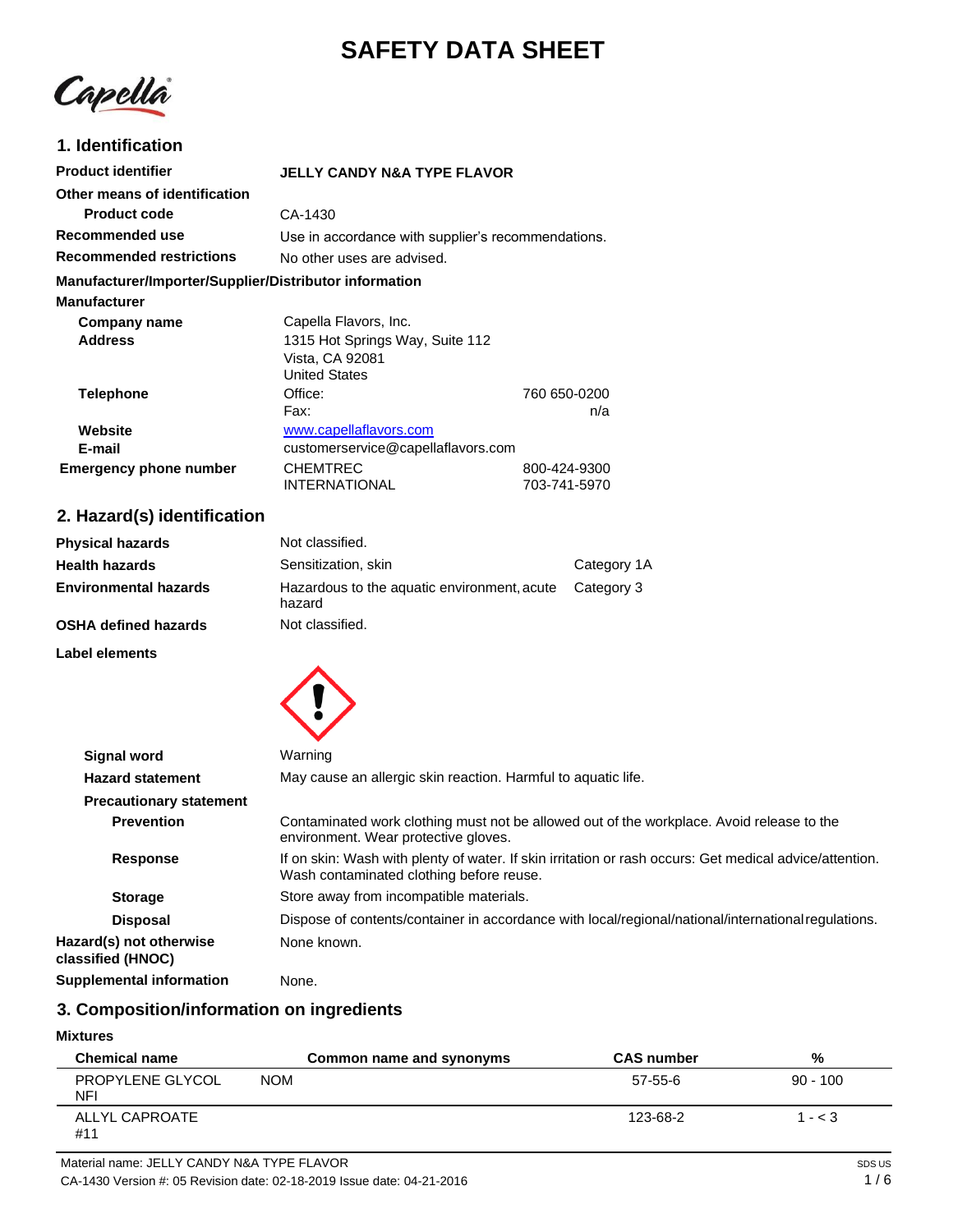| <b>Chemical name</b>                                                         | <b>Common name and synonyms</b>                                                                                                                                                                                                                                                                                                                                                                                                                                     | <b>CAS number</b> | %         |
|------------------------------------------------------------------------------|---------------------------------------------------------------------------------------------------------------------------------------------------------------------------------------------------------------------------------------------------------------------------------------------------------------------------------------------------------------------------------------------------------------------------------------------------------------------|-------------------|-----------|
| <b>FURANEOL EU NATURAL</b>                                                   |                                                                                                                                                                                                                                                                                                                                                                                                                                                                     | 3658-77-3         | < 1       |
| Other components below reportable levels                                     |                                                                                                                                                                                                                                                                                                                                                                                                                                                                     |                   | $1 - < 3$ |
|                                                                              | *Designates that a specific chemical identity and/or percentage of composition has been withheld as a trade secret.                                                                                                                                                                                                                                                                                                                                                 |                   |           |
| 4. First-aid measures                                                        |                                                                                                                                                                                                                                                                                                                                                                                                                                                                     |                   |           |
| <b>Inhalation</b>                                                            | Move to fresh air. Call a physician if symptoms develop or persist.                                                                                                                                                                                                                                                                                                                                                                                                 |                   |           |
| <b>Skin contact</b>                                                          | Remove contaminated clothing immediately and wash skin with soap and water. In case of<br>eczema or other skin disorders: Seek medical attention and take along these instructions.                                                                                                                                                                                                                                                                                 |                   |           |
| Eye contact                                                                  | Rinse with water. Get medical attention if irritation develops and persists.                                                                                                                                                                                                                                                                                                                                                                                        |                   |           |
| Ingestion                                                                    | Rinse mouth. Get medical attention if symptoms occur.                                                                                                                                                                                                                                                                                                                                                                                                               |                   |           |
| <b>Most important</b><br>symptoms/effects, acute and<br>delayed              | May cause an allergic skin reaction. Dermatitis. Rash.                                                                                                                                                                                                                                                                                                                                                                                                              |                   |           |
| Indication of immediate<br>medical attention and special<br>treatment needed | Provide general supportive measures and treat symptomatically. Keep victim under observation.<br>Symptoms may be delayed.                                                                                                                                                                                                                                                                                                                                           |                   |           |
| <b>General information</b>                                                   | Ensure that medical personnel are aware of the material(s) involved, and take precautions to<br>protect themselves. Wash contaminated clothing before reuse.                                                                                                                                                                                                                                                                                                        |                   |           |
| 5. Fire-fighting measures                                                    |                                                                                                                                                                                                                                                                                                                                                                                                                                                                     |                   |           |
| Suitable extinguishing media                                                 | Alcohol resistant foam. Powder. Carbon dioxide (CO2).                                                                                                                                                                                                                                                                                                                                                                                                               |                   |           |
| Unsuitable extinguishing<br>media                                            | Do not use water jet as an extinguisher, as this will spread the fire.                                                                                                                                                                                                                                                                                                                                                                                              |                   |           |
| Specific hazards arising from<br>the chemical                                | During fire, gases hazardous to health may be formed.                                                                                                                                                                                                                                                                                                                                                                                                               |                   |           |
| Special protective equipment<br>and precautions for firefighters             | Self-contained breathing apparatus and full protective clothing must be worn in case of fire.                                                                                                                                                                                                                                                                                                                                                                       |                   |           |
| <b>Fire fighting</b><br>equipment/instructions                               | Move containers from fire area if you can do so without risk.                                                                                                                                                                                                                                                                                                                                                                                                       |                   |           |
| <b>Specific methods</b>                                                      | Use standard firefighting procedures and consider the hazards of other involved materials.                                                                                                                                                                                                                                                                                                                                                                          |                   |           |
| <b>General fire hazards</b>                                                  | No unusual fire or explosion hazards noted.                                                                                                                                                                                                                                                                                                                                                                                                                         |                   |           |
| 6. Accidental release measures                                               |                                                                                                                                                                                                                                                                                                                                                                                                                                                                     |                   |           |
| Personal precautions,<br>protective equipment and<br>emergency procedures    | Keep unnecessary personnel away. Keep people away from and upwind of spill/leak. Wear<br>appropriate protective equipment and clothing during clean-up. Avoid breathing mist/vapors. Do<br>not touch damaged containers or spilled material unless wearing appropriate protective clothing.<br>Ensure adequate ventilation. Local authorities should be advised if significant spillages cannot be<br>contained. For personal protection, see section 8 of the SDS. |                   |           |
| <b>Methods and materials for</b>                                             | Use water spray to reduce vapors or divert vapor cloud drift. Prevent product from entering drains.                                                                                                                                                                                                                                                                                                                                                                 |                   |           |
| containment and cleaning up                                                  | Large Spills: Stop the flow of material, if this is without risk. Dike the spilled material, where this is<br>possible. Absorb in vermiculite, dry sand or earth and place into containers. Following product<br>recovery, flush area with water.                                                                                                                                                                                                                   |                   |           |
|                                                                              | Small Spills: Wipe up with absorbent material (e.g. cloth, fleece). Clean surface thoroughly to<br>remove residual contamination.                                                                                                                                                                                                                                                                                                                                   |                   |           |
|                                                                              | Never return spills to original containers for re-use. For waste disposal, see section 13 of the SDS.                                                                                                                                                                                                                                                                                                                                                               |                   |           |
| <b>Environmental precautions</b>                                             | Avoid release to the environment. Inform appropriate managerial or supervisory personnel of all<br>environmental releases. Prevent further leakage or spillage if safe to do so. Avoid discharge into<br>drains, water courses or onto the ground.                                                                                                                                                                                                                  |                   |           |
| 7. Handling and storage                                                      |                                                                                                                                                                                                                                                                                                                                                                                                                                                                     |                   |           |
| <b>Precautions for safe handling</b>                                         | Avoid breathing mist/vapors. Avoid contact with eyes, skin, and clothing. Avoid prolonged<br>exposure. Provide adequate ventilation. Wear appropriate personal protective equipment. Avoid<br>release to the environment. Observe good industrial hygiene practices.                                                                                                                                                                                                |                   |           |
| Conditions for safe storage,<br>including any incompatibilities              | Store in tightly closed container. Store away from incompatible materials (see Section 10 of the<br>SDS).                                                                                                                                                                                                                                                                                                                                                           |                   |           |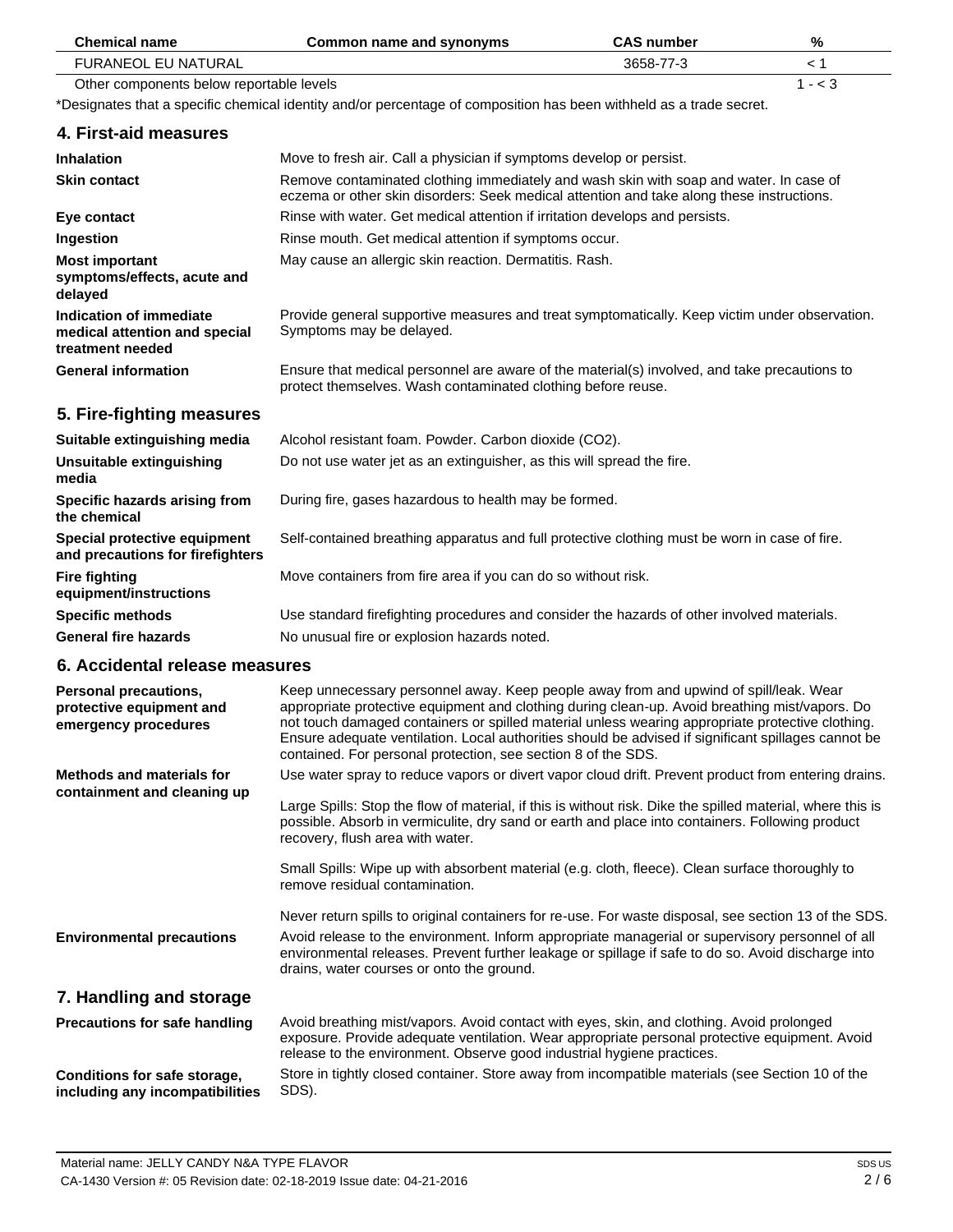### **8. Exposure controls/personal protection**

#### **Occupational exposure limits**

The following constituents are the only constituents of the product which have a PEL, TLV or other recommended exposure limit. At this time, the other constituents have no known exposure limits.

|                                                  | US. Workplace Environmental Exposure Level (WEEL) Guides                                                                                                                                                                                                                                                                                                           |                                                            |             |  |
|--------------------------------------------------|--------------------------------------------------------------------------------------------------------------------------------------------------------------------------------------------------------------------------------------------------------------------------------------------------------------------------------------------------------------------|------------------------------------------------------------|-------------|--|
| <b>Components</b>                                | <b>Type</b>                                                                                                                                                                                                                                                                                                                                                        | Value                                                      | <b>Form</b> |  |
| PROPYLENE GLYCOL<br>NOM NFI (CAS 57-55-6)        | TWA                                                                                                                                                                                                                                                                                                                                                                | $10$ mg/m $3$                                              | Aerosol.    |  |
| <b>Biological limit values</b>                   |                                                                                                                                                                                                                                                                                                                                                                    | No biological exposure limits noted for the ingredient(s). |             |  |
| Appropriate engineering<br>controls              | Good general ventilation should be used. Ventilation rates should be matched to conditions. If<br>applicable, use process enclosures, local exhaust ventilation, or other engineering controls to<br>maintain airborne levels below recommended exposure limits. If exposure limits have not been<br>established, maintain airborne levels to an acceptable level. |                                                            |             |  |
|                                                  | Individual protection measures, such as personal protective equipment                                                                                                                                                                                                                                                                                              |                                                            |             |  |
| <b>Eye/face protection</b>                       | Face shield is recommended. Wear safety glasses with side shields (or goggles).                                                                                                                                                                                                                                                                                    |                                                            |             |  |
| <b>Skin protection</b><br><b>Hand protection</b> | Wear appropriate chemical resistant gloves.                                                                                                                                                                                                                                                                                                                        |                                                            |             |  |
| <b>Other</b>                                     | Wear appropriate chemical resistant clothing. Use of an impervious apron is recommended.                                                                                                                                                                                                                                                                           |                                                            |             |  |
| <b>Respiratory protection</b>                    | In case of insufficient ventilation, wear suitable respiratory equipment.                                                                                                                                                                                                                                                                                          |                                                            |             |  |
| <b>Thermal hazards</b>                           | Wear appropriate thermal protective clothing, when necessary.                                                                                                                                                                                                                                                                                                      |                                                            |             |  |
| <b>General hygiene</b><br>considerations         | Always observe good personal hygiene measures, such as washing after handling the material<br>and before eating, drinking, and/or smoking. Routinely wash work clothing and protective<br>equipment to remove contaminants. Contaminated work clothing should not be allowed out of the<br>workplace.                                                              |                                                            |             |  |

### **9. Physical and chemical properties**

| Appearance                                        |                                   |
|---------------------------------------------------|-----------------------------------|
| <b>Physical state</b>                             | Liquid.                           |
| Form                                              | Liquid.                           |
| Color                                             | Not available.                    |
| Odor                                              | Not available.                    |
| <b>Odor threshold</b>                             | Not available.                    |
| рH                                                | Not available.                    |
| <b>Melting point/freezing point</b>               | -74.2 °F (-59 °C) estimated       |
| Initial boiling point and boiling<br>range        | 370.76 °F (188.2 °C) estimated    |
| <b>Flash point</b>                                | > 210.0 °F (> 98.9 °C) Closed Cup |
| <b>Evaporation rate</b>                           | Not available.                    |
| Flammability (solid, gas)                         | Not applicable.                   |
| Upper/lower flammability or explosive limits      |                                   |
| <b>Flammability limit - lower</b><br>$(\%)$       | Not available.                    |
| <b>Flammability limit - upper</b><br>$(\%)$       | Not available.                    |
| <b>Explosive limit - lower (%)</b>                | Not available.                    |
| Explosive limit - upper (%)                       | Not available.                    |
| Vapor pressure                                    | 0.17 hPa estimated                |
| Vapor density                                     | Not available.                    |
| <b>Relative density</b>                           | Not available.                    |
| Solubility(ies)                                   |                                   |
| <b>Solubility (water)</b>                         | Not available.                    |
| <b>Partition coefficient</b><br>(n-octanol/water) | Not available.                    |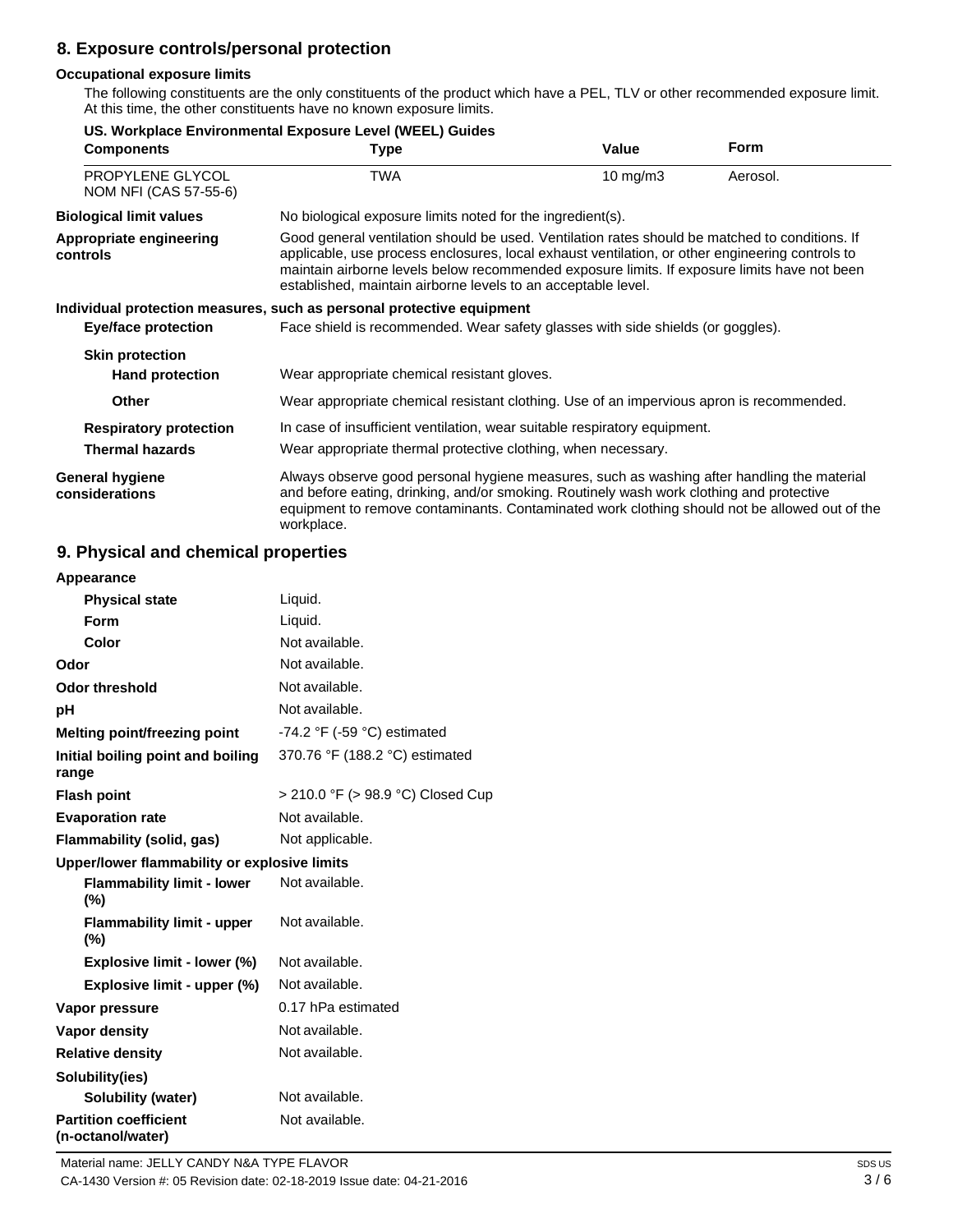| <b>Auto-ignition temperature</b> | 700 °F (371.11 °C) estimated |
|----------------------------------|------------------------------|
| <b>Decomposition temperature</b> | Not available.               |
| Viscosity                        | Not available.               |
| Other information                |                              |
| <b>Explosive properties</b>      | Not explosive.               |
| <b>Flammability class</b>        | Combustible IIIB estimated   |
| <b>Oxidizing properties</b>      | Not oxidizing.               |
| <b>Refractive index</b>          | 1.4174 - 1.4474              |
| <b>Specific gravity</b>          | 1.02 - 1.05                  |
|                                  |                              |

### **10. Stability and reactivity**

| <b>Reactivity</b>                            | The product is stable and non-reactive under normal conditions of use, storage and transport.                                                                            |
|----------------------------------------------|--------------------------------------------------------------------------------------------------------------------------------------------------------------------------|
| <b>Chemical stability</b>                    | Material is stable under normal conditions.                                                                                                                              |
| <b>Possibility of hazardous</b><br>reactions | No dangerous reaction known under conditions of normal use.                                                                                                              |
| <b>Conditions to avoid</b>                   | Keep away from heat, hot surfaces, sparks, open flames and other ignition sources. Avoid<br>temperatures exceeding the flash point. Contact with incompatible materials. |
| Incompatible materials                       | Strong oxidizing agents.                                                                                                                                                 |
| <b>Hazardous decomposition</b><br>products   | No hazardous decomposition products are known.                                                                                                                           |

## **11. Toxicological information**

### **Information on likely routes of exposure**

| Prolonged inhalation may be harmful.                                                                                |
|---------------------------------------------------------------------------------------------------------------------|
| May cause an allergic skin reaction.                                                                                |
| Direct contact with eyes may cause temporary irritation.                                                            |
| Expected to be a low ingestion hazard.                                                                              |
| May cause an allergic skin reaction. Dermatitis. Rash.                                                              |
| Information on toxicological effects                                                                                |
| Not available.                                                                                                      |
| Prolonged skin contact may cause temporary irritation.                                                              |
| Direct contact with eyes may cause temporary irritation.                                                            |
| Respiratory or skin sensitization                                                                                   |
| Not a respiratory sensitizer.                                                                                       |
| May cause an allergic skin reaction.                                                                                |
| No data available to indicate product or any components present at greater than 0.1% are<br>mutagenic or genotoxic. |
| Not classifiable as to carcinogenicity to humans.                                                                   |
| IARC Monographs. Overall Evaluation of Carcinogenicity                                                              |
| OSHA Specifically Regulated Substances (29 CFR 1910.1001-1052)                                                      |
| US. National Toxicology Program (NTP) Report on Carcinogens                                                         |
| This product is not expected to cause reproductive or developmental effects.                                        |
| Not classified.                                                                                                     |
|                                                                                                                     |
| Not classified.                                                                                                     |
| Not an aspiration hazard.                                                                                           |
| Prolonged inhalation may be harmful.                                                                                |
|                                                                                                                     |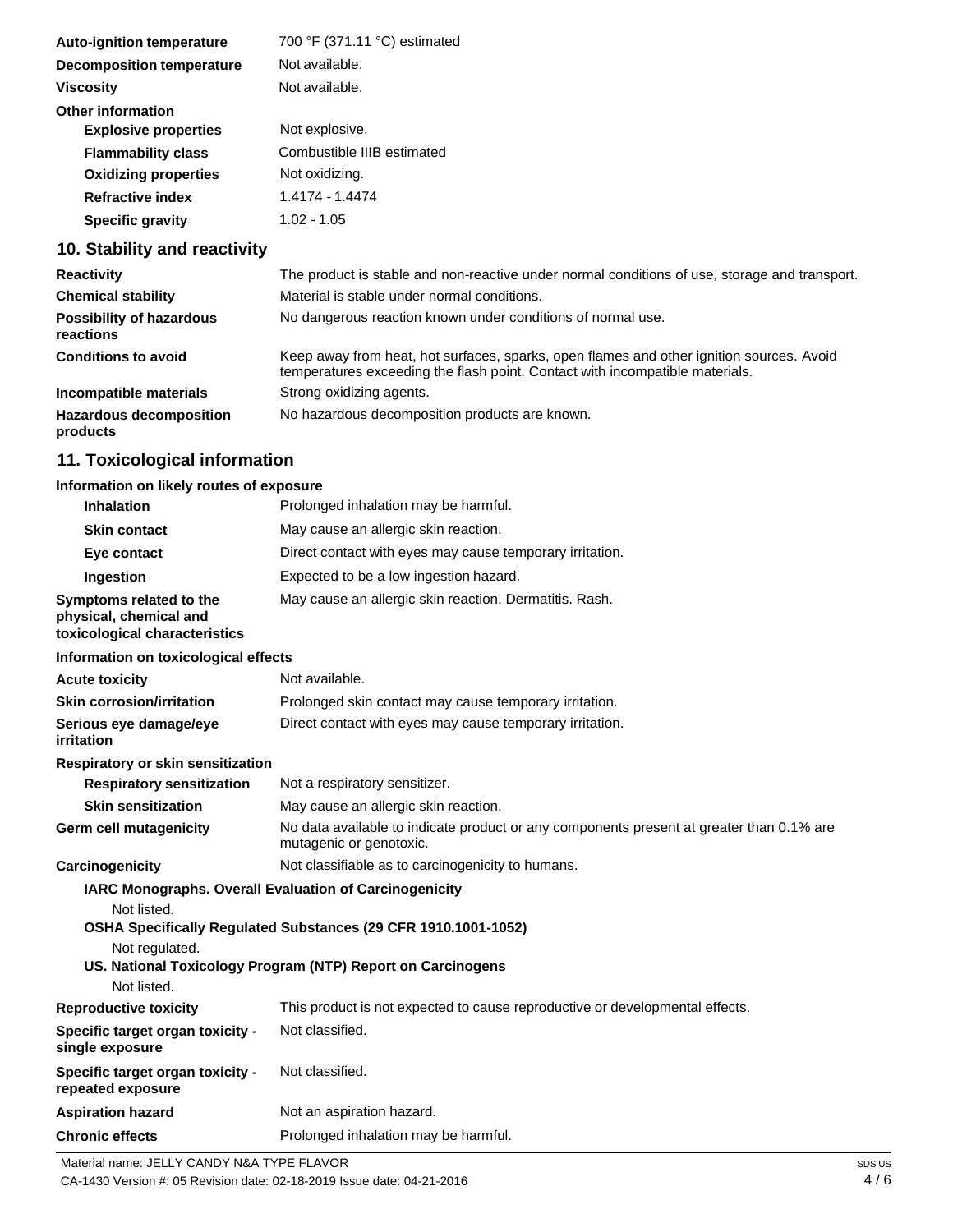### **12. Ecological information**

| <b>Ecotoxicity</b>                                                    | Harmful to aquatic life.                                                     |                                                                                                                                                                                            |
|-----------------------------------------------------------------------|------------------------------------------------------------------------------|--------------------------------------------------------------------------------------------------------------------------------------------------------------------------------------------|
| Persistence and degradability                                         | No data is available on the degradability of any ingredients in the mixture. |                                                                                                                                                                                            |
| <b>Bioaccumulative potential</b>                                      |                                                                              |                                                                                                                                                                                            |
| Partition coefficient n-octanol / water (log Kow)<br>PROPYLENE GLYCOL | NOM NFI                                                                      | $-0.92$                                                                                                                                                                                    |
| <b>Mobility in soil</b>                                               | No data available.                                                           |                                                                                                                                                                                            |
| Other adverse effects                                                 |                                                                              | No other adverse environmental effects (e.g. ozone depletion, photochemical ozone creation<br>potential, endocrine disruption, global warming potential) are expected from this component. |

#### **13. Disposal considerations**

| <b>Disposal instructions</b>             | Collect and reclaim or dispose in sealed containers at licensed waste disposal site. Do not allow<br>this material to drain into sewers/water supplies. Do not contaminate ponds, waterways or ditches<br>with chemical or used container. Dispose of contents/container in accordance with<br>local/regional/national/international regulations. |
|------------------------------------------|---------------------------------------------------------------------------------------------------------------------------------------------------------------------------------------------------------------------------------------------------------------------------------------------------------------------------------------------------|
| Local disposal regulations               | Dispose in accordance with all applicable regulations.                                                                                                                                                                                                                                                                                            |
| Hazardous waste code                     | The waste code should be assigned in discussion between the user, the producer and the waste<br>disposal company.                                                                                                                                                                                                                                 |
| Waste from residues / unused<br>products | Dispose of in accordance with local regulations. Empty containers or liners may retain some<br>product residues. This material and its container must be disposed of in a safe manner (see:<br>Disposal instructions).                                                                                                                            |
| Contaminated packaging                   | Since emptied containers may retain product residue, follow label warnings even after container is<br>emptied. Empty containers should be taken to an approved waste handling site for recycling or<br>disposal.                                                                                                                                  |

### **14. Transport information**

#### **DOT**

Not regulated as dangerous goods.

### **IATA**

Not regulated as dangerous goods.

#### **IMDG**

Not regulated as dangerous goods.

**Transport in bulk according to Annex II of MARPOL 73/78 and**  Not established.

**the IBC Code**

### **15. Regulatory information**

**US federal regulations**

This product is a "Hazardous Chemical" as defined by the OSHA Hazard Communication Standard, 29 CFR 1910.1200.

#### **Toxic Substances Control Act (TSCA)**

**TSCA Section 12(b) Export Notification (40 CFR 707, Subpt. D)**

Not regulated.

#### **CERCLA Hazardous Substance List (40 CFR 302.4)**

Not listed.

**SARA 304 Emergency release notification**

Not regulated.

#### **OSHA Specifically Regulated Substances (29 CFR 1910.1001-1052)**

Not regulated.

#### **Superfund Amendments and Reauthorization Act of 1986 (SARA)**

#### **SARA 302 Extremely hazardous substance**

Not listed.

#### **SARA 311/312 Hazardous chemical** No (Exempt)

### **SARA 313 (TRI reporting)**

Not regulated.